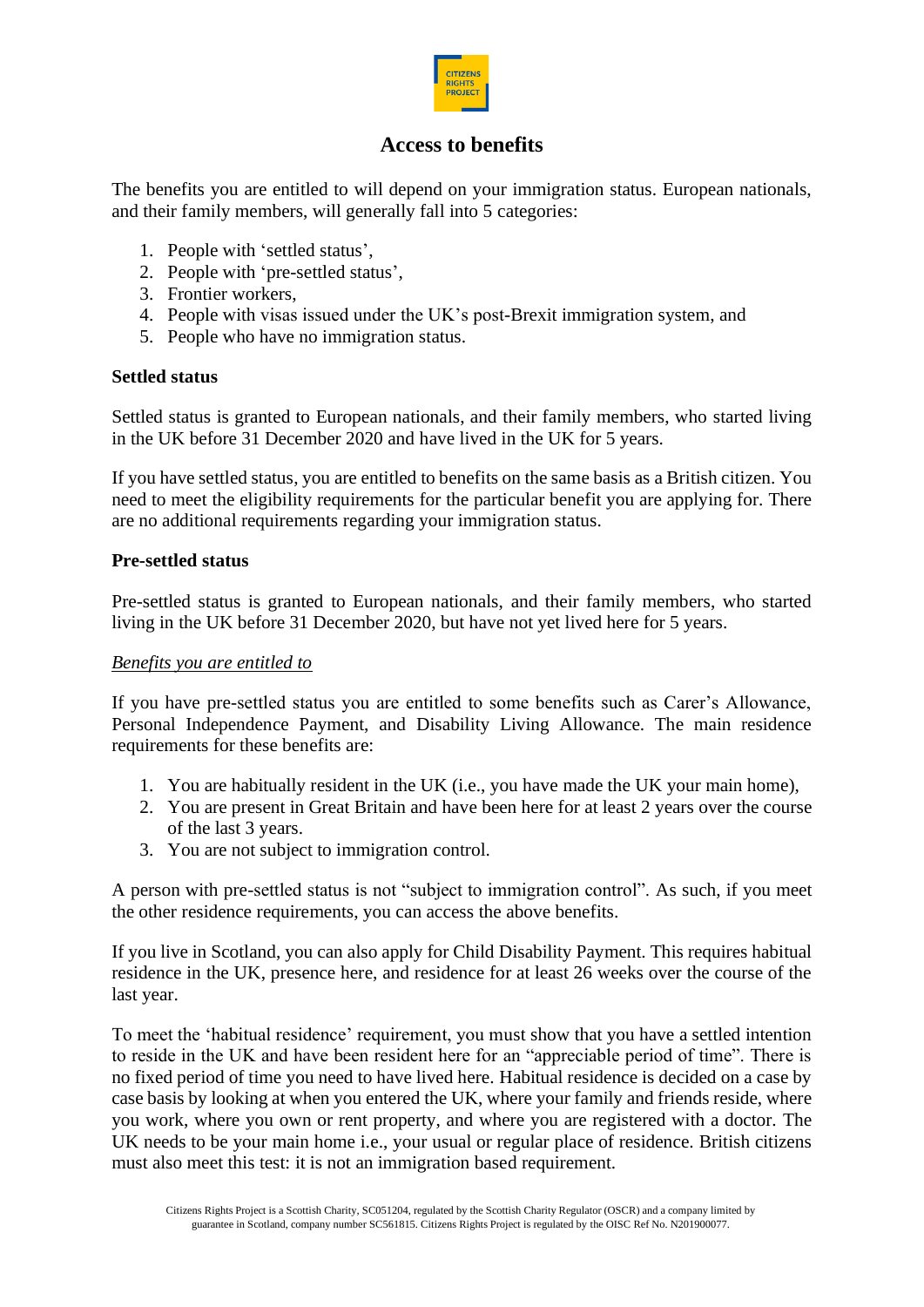

As someone with pre-settled status, you are also entitled to all of the services listed in the 'Post Brexit visas' and 'People with no immigration status' sections below.

### *Benefits with additional requirements*

If you have pre-settled status, you are not automatically entitled to UK-wide income-related benefits such as Universal Credit, Income-related Job-seekers Allowance, Income-related Employment Support Allowance, Pension Credit, Child Benefit, and Council Tax Reduction.

You are also unable to claim many Scottish benefits (such as a Best Start Grant, Best Start Foods, Scottish Child Payment, and Funeral Support Payment) which generally require you to be receiving one of the above UK-wide benefits (although there are some exceptions if you are under 18, see below). You also cannot receive housing if you are unintentionally [homeless.](https://www.mygov.scot/homelessness)

To be eligible for these benefits you must show that you:

- 1. Are a European national who is working in the UK,
- 2. Are the family member of a European national who is working in the UK, or
- 3. Have acquired permanent residence under EU law by spending 5 years in the UK as a worker, student, or self-sufficient person.

You can still be treated as 'working in the UK', even if you have stopped working, if you are:

- Temporarily unable to work due to an illness or accident,
- A registered jobseeker who previously worked and is currently looking for further work,
- Undertaking vocational training, or
- On maternity leave.

You may have acquired permanent residence, even if you do not have a permanent residence document. This is because permanent residence is acquired automatically: it is not necessary for a document to be issued.

If you are relying on time spent in the UK as a student or self-sufficient person, you must have held Comprehensive Sickness Insurance (such as private health insurance or a European Health Insurance Card issued by your country of nationality). See here for more information of Comprehensive Sickness Insurance - https://www.freemovement.org.uk/comprehensivesickness-insurance-what-is-it-and-who-needs-it/

## **Frontier workers**

[Frontier workers](https://www.gov.uk/frontier-worker-permit) are European citizens who work in the UK but live in another EEA country. If you started working in the UK before 31 December 2020, you can apply for a frontier workers permit. As a frontier worker, you are exempt from immigration control and can access benefits. As with people who have settled status, you must meet the eligibility requirements for the particular benefit you are applying for.

### **Post-Brexit visas**

European citizens who entered the UK on or after 1 January 2021 will most likely have a post-Brexit visa such as a Skilled Worker visa, spouse visa, or student visa (unless you joined a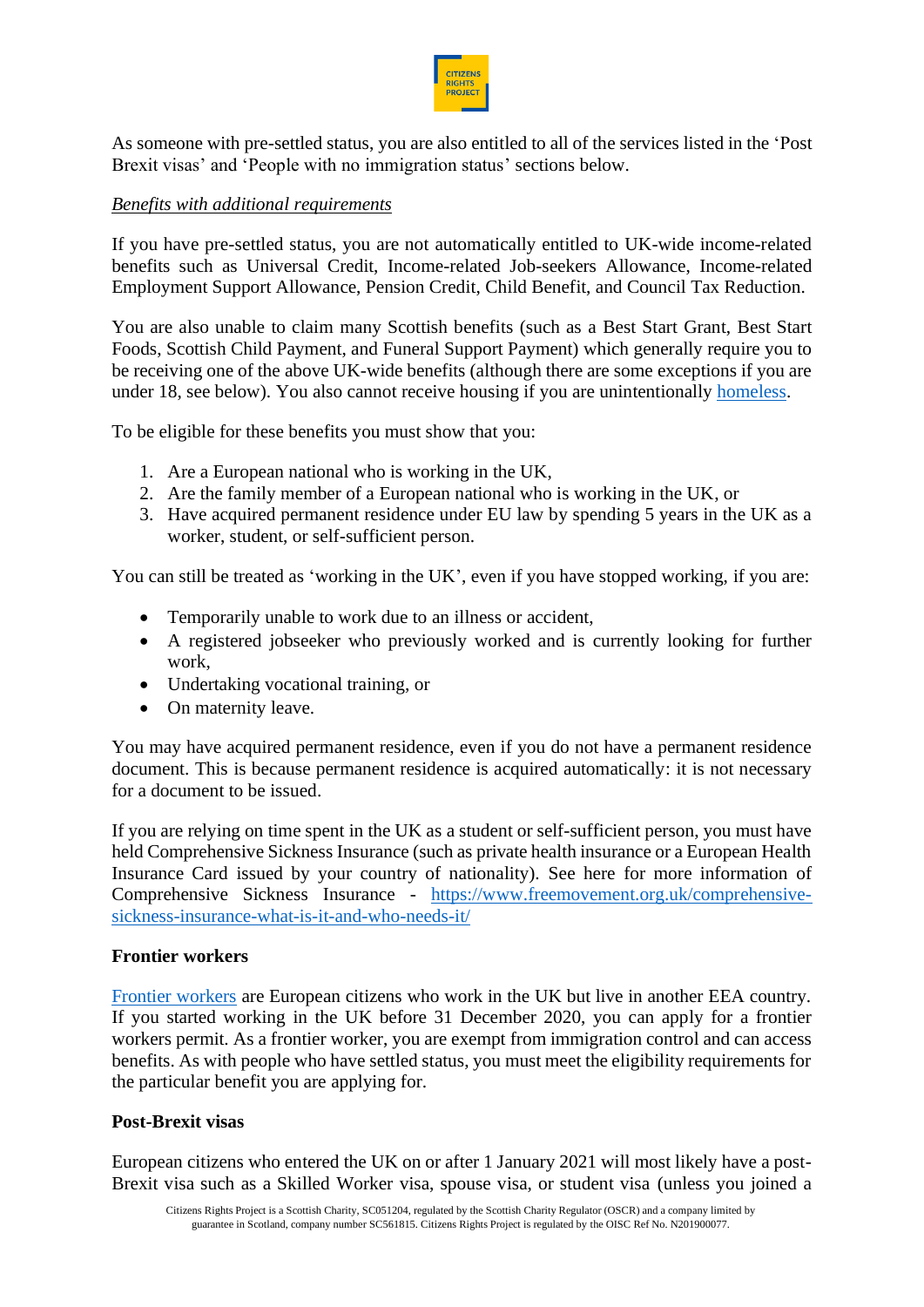

European family member already in the UK). These are all granted with a 'no recourse to public funds condition'. This condition is usually shown on your Biometric Residence Permit.

This means that you cannot access most benefits. However, not all services provided by the Government are 'public funds'. For instance, you can still receive:

- Full access to the National Health Service.
- [Bereavement Support Payment,](https://www.gov.uk/bereavement-support-payment) providing you are ordinarily resident in the UK. This is essentially the same as the habitual residence test mentioned above.
- All of the public services listed under the 'People with no immigration status' section below.

## **People with no immigration status**

If you have not yet applied for pre-settled or settled status, have no other UK visa, and have not become a British citizen, you have no immigration status in the UK. The deadline for applying was 30 June 2021. You should make a [late application](https://www.gov.uk/government/publications/eu-settlement-scheme-information-for-late-applicants/eu-settlement-scheme-information-for-late-applicants) as soon as possible.

If you have made a late application, and are waiting for this to be considered, you will be able to access benefits on the same basis as a person with pre-settled status whilst you wait.

If you have been granted pre-settled status, but this has expired and you did not make a further application before the expiry date, you have no immigration status in the UK.

People who do not have immigration status in the UK cannot generally access any benefits. However, there are some services and benefits which do not have any immigration requirement, such as:

- Certain NHS treatment for instance treatment at an accident and emergency department, family planning services, and treatment for specific diseases.
- Primary and secondary school education for your children.
- Employment benefits which are based on national insurance contributions or employment in the UK. It is not currently required that you have a right to work in the UK. These include:
	- o Contribution-based (a.k.a. 'new style') Employment and Support Allowance. All that is required is that you are physically in Great Britain.
	- o Contribution-based (a.k.a. 'new style') Jobseeker's Allowance. As above, all that is required is physical presence in Great Britain.
	- o Maternity allowance.
	- o Statutory maternity and paternity pay.
	- o Statutory sick pay.
- Council tax discounts for, for instance, living alone or being a student.
- Young Carer Grants, which no longer has an immigration requirement.
- Best Start Grants and Best Start Foods, providing you are under 18.

You can still access these services/benefits even if you do not have any immigration status (or if you have a no recourse to public funds condition on your visa).

#### **Where can I get more help or advice?**